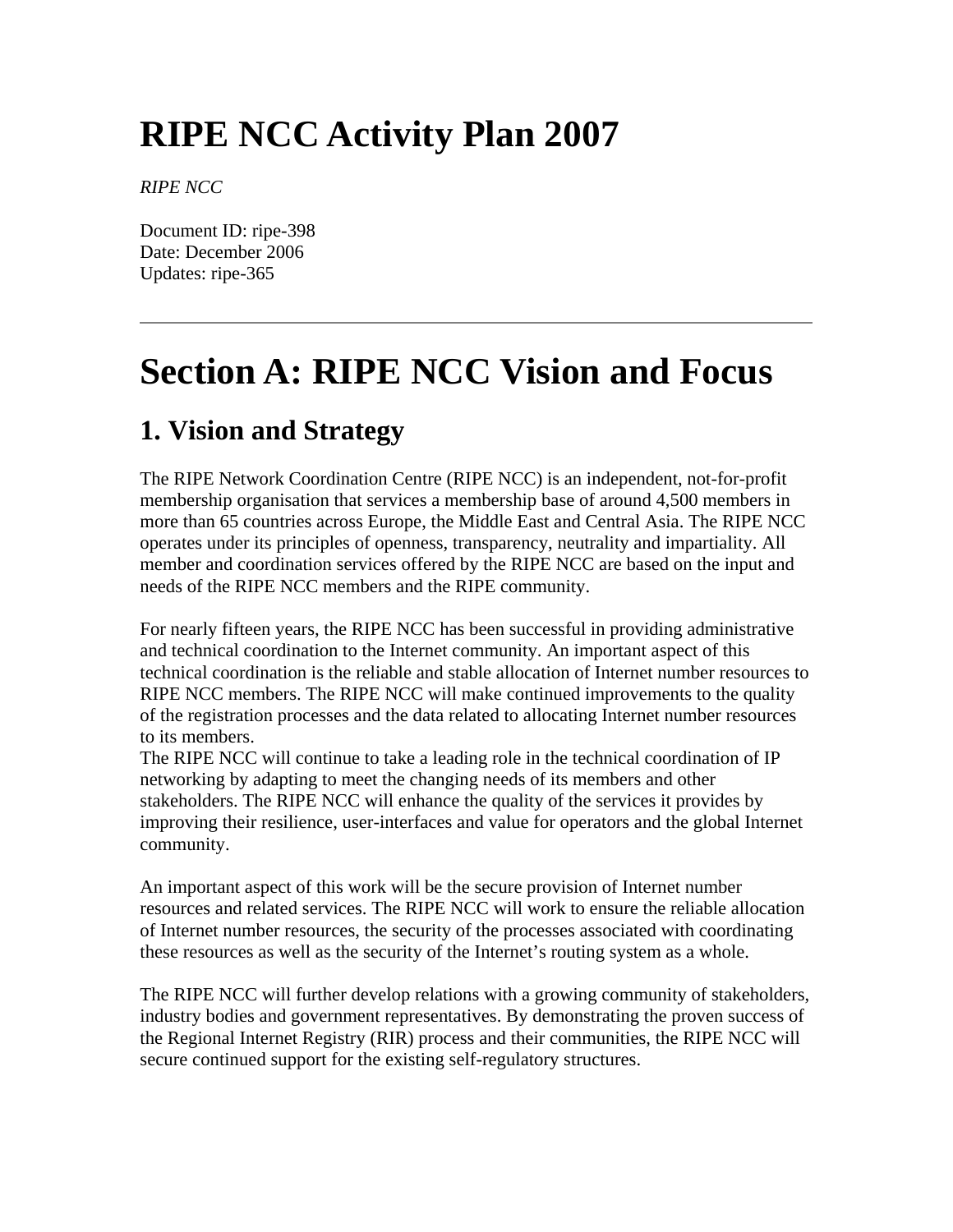# **2. RIPE NCC Focus Points**

## *Reliable and Stable Technical Coordination of Internet Number Resources*

The RIPE NCC will improve the consistency and strengthen the stability of the processes for distributing Internet number resources to members. This will enable the RIPE NCC to allocate Internet number resources with stable service time and improved data accuracy.

There will be a specific focus on the public registration data stored in the RIPE Network Management Database. The aim will be to improve the accuracy, consistency and completeness of the data related to Internet number resource distribution.

## *Support for Internet Number Resource Certification*

The RIPE NCC will actively work to help ISPs improve routing security by continuing proof-of-concept work related to issuing certificates for Internet number resources. The focus will be on investigating the technological, administrative and procedural elements necessary to produce a production prototype for certifying Internet number resources.

• More information can be found below in the New or Significantly Developed [Activities](http://test-www.ripe.net/ripe/docs/ap2007.html#new#new) section.

## *RIPE NCC Customer Service Desk*

The RIPE NCC aims for excellence in service provision and Internet coordination. As part of its focus on a consistently high level of membership service, the RIPE NCC is concentrating efforts to provide an improved customer experience. A key element of these efforts is the continuing development of the RIPE NCC Customer Service Desk.

The technical infrastructure for this has already been developed. In 2007, the focus will be on building an improved user-interface that will allow members to quickly and easily communicate with the RIPE NCC.

• More information can be found below in the New or Significantly Developed [Activities](http://test-www.ripe.net/ripe/docs/ap2007.html#new#new) section.

## *High Quality Services for Operators and the Internet Community*

The RIPE NCC maintains high-quality, scalable services that are resilient to a high volume of usage and responsive to the changing needs of the Internet community. The RIPE NCC will focus on improving the user-interfaces and written documentation of these services.

As a neutral, credible and authoritative source of network and Internet-related information, the RIPE NCC will continue to supply timely, accurate and tailored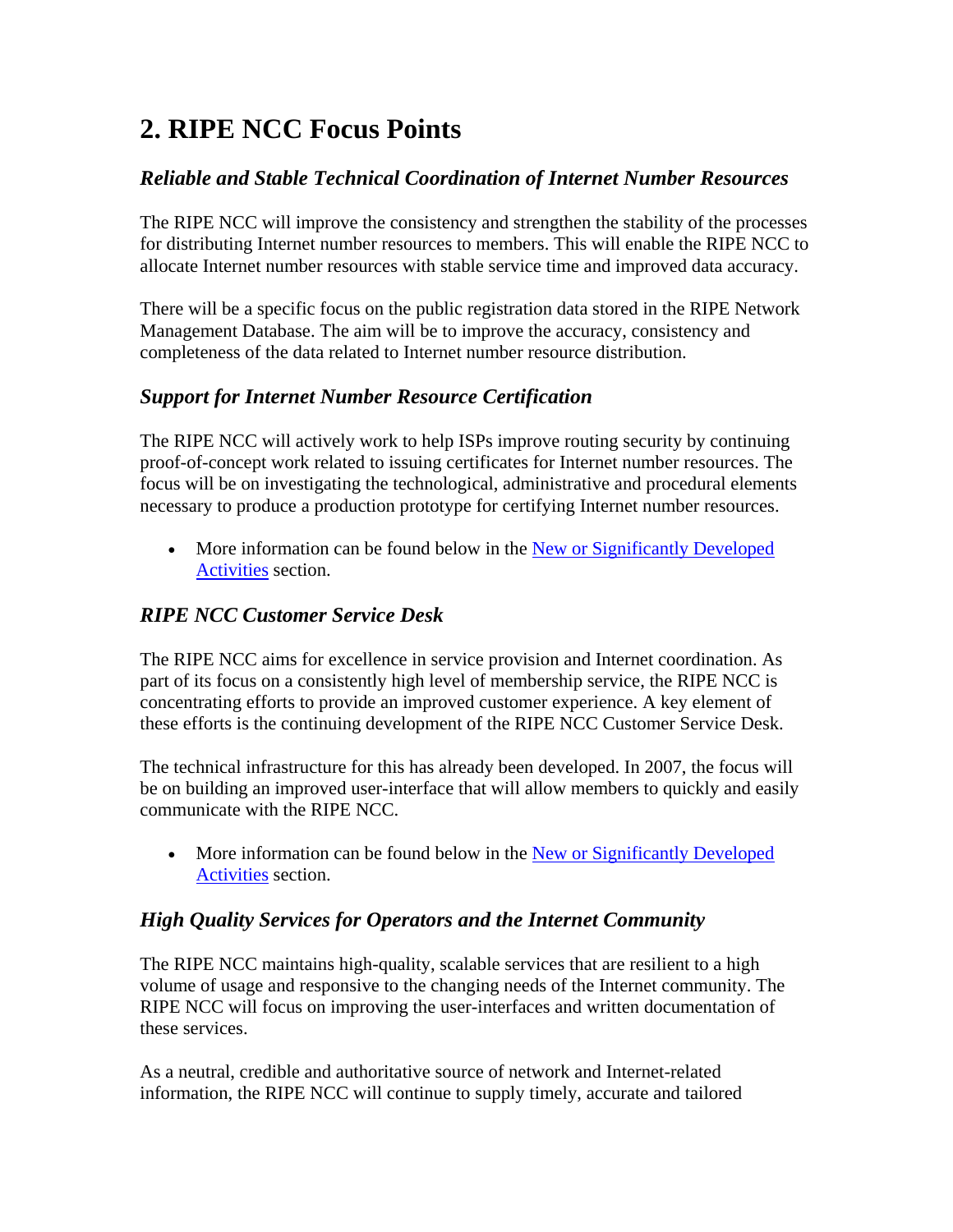Information Services. The Information Services provided by the RIPE NCC are not only relevant to operators and the Internet community but also to a range of audiences including governments, regulators and journalists.

The RIPE NCC will focus on enhancing its Information Services. Building on a tried and tested technical infrastructure, the RIPE NCC will continue to develop simple and readyto-use services. These services will be brought into an integrated Information Services portfolio providing easy-to-access information in the form of analytical white papers, incident reports, trend descriptions and factual data.

Part of the development of Information Services is to encourage enhanced co-operation between public and private sectors by providing reliable and ready-to-use information about Internet number resource distribution and Internet performance and development. This information can be used in many contexts and can be of significant value to parties discussing local and regional policy development.

## *Public Affairs*

The RIPE NCC has received positive recognition for its contributions to the Working Group on Internet Governance (WGIG) and the World Summit on the Information Society (WSIS). The WSIS experience demonstrated that the RIPE NCC's public affairs contributions are valuable and should continue. The RIPE NCC has employed a Public Affairs Officer to coordinate these efforts. The focus is on enhancing public/private sector dialogue, demonstrating the importance of the RIR system to the public and private sectors and promoting enhanced co-operation between these sectors.

The RIPE NCC has been called upon by different entities in the public sector (ranging from individual governments to the United Nations) to continue providing support for the technical coordination of the Internet. As a result, the RIPE NCC will continue its successful coordination work with the other RIRs, industry bodies and governments.

# **3. New or Significantly Developed Activities for 2007**

*Note:* Information about the budgeted costs for these activities is available in the RIPE NCC Budget 2007 at: <http://www.ripe.net/ripe/docs/budget2007.html>

## *i) Support for Internet Number Resource Certification*

Building on the Proof-of-Concept work already completed, the RIPE NCC will direct resources toward developing the production systems and a prototype of the service for issuing certificates for Internet number resources.

This activity builds on the RIPE NCC's work on routing security over 2006. The core of the work will be based on developing the technological infrastructure needed to create production prototypes of a service for issuing certificates.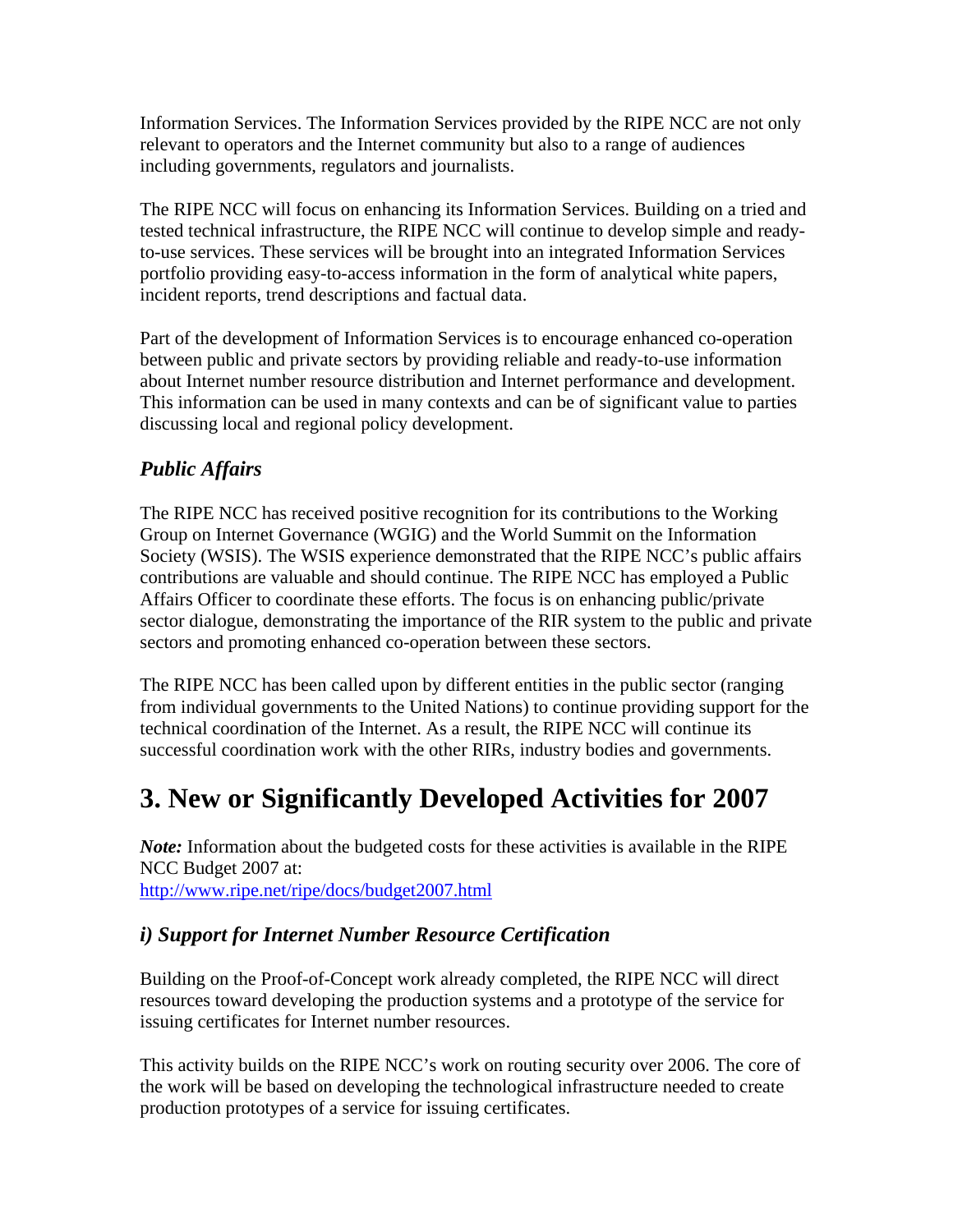The RIPE NCC will continue to look at relevant routing security and certification proposal in consultation with the other RIRs and the RIPE community. This work will be periodically presented to RIPE NCC members and the RIPE community. The RIPE NCC will gather their feedback and incorporate their input and expertise into the continued work towards supporting Internet number resource certification.

## *ii) RIPE NCC Customer Service Desk*

The aim of the RIPE NCC Customer Service Desk is to provide members with any additional help necessary to resolve queries involving RIPE NCC services, including Registration Services, the RIPE Network Management Database and RIPE NCC billing. The desk will be available through e-mail and direct phone contact.

## *iii) Business Continuity Plan*

The RIPE NCC has drafted an emergency plan for the organisation. This outlines the contingency measures that would be followed in the event of an emergency situation. Working together with consultants, the RIPE NCC will develop this plan and incorporate it into a formalised and comprehensive business continuity plan. The purpose of this plan is to ensure the stable continuation of services provided to RIPE NCC members and the Internet community.

# **4. Closure or Reduction of Activities**

The RIPE NCC will stop providing secondary DNS name service for well-established ccTLDs. However, to support the stability of the global DNS, the RIPE NCC will continue to offer a secondary DNS name service to developing ccTLD operators that require it.

# **5. RIPE NCC Ongoing Activities**

Information on the RIPE NCC's ongoing activities (Membership Services, Coordination Activities and Information Services) is available in Section B of this document, [RIPE](http://test-www.ripe.net/ripe/docs/ap2007.html#ongoing#ongoing)  [NCC Ongoing Activities](http://test-www.ripe.net/ripe/docs/ap2007.html#ongoing#ongoing).

# **6. Unforeseen Activities**

The RIPE NCC will keep a reserve of resources to take up any activities that appear necessary during the course of the year. These activities are entirely unforeseen at the time of writing the RIPE NCC Activity Plan 2007 or have started recently and are not at the stage where they can be quantified as a budgeted activity. A quick, well-focused reaction to the changing environment and new requirements of the RIPE NCC members and other stakeholders has always been a strong point of the RIPE NCC.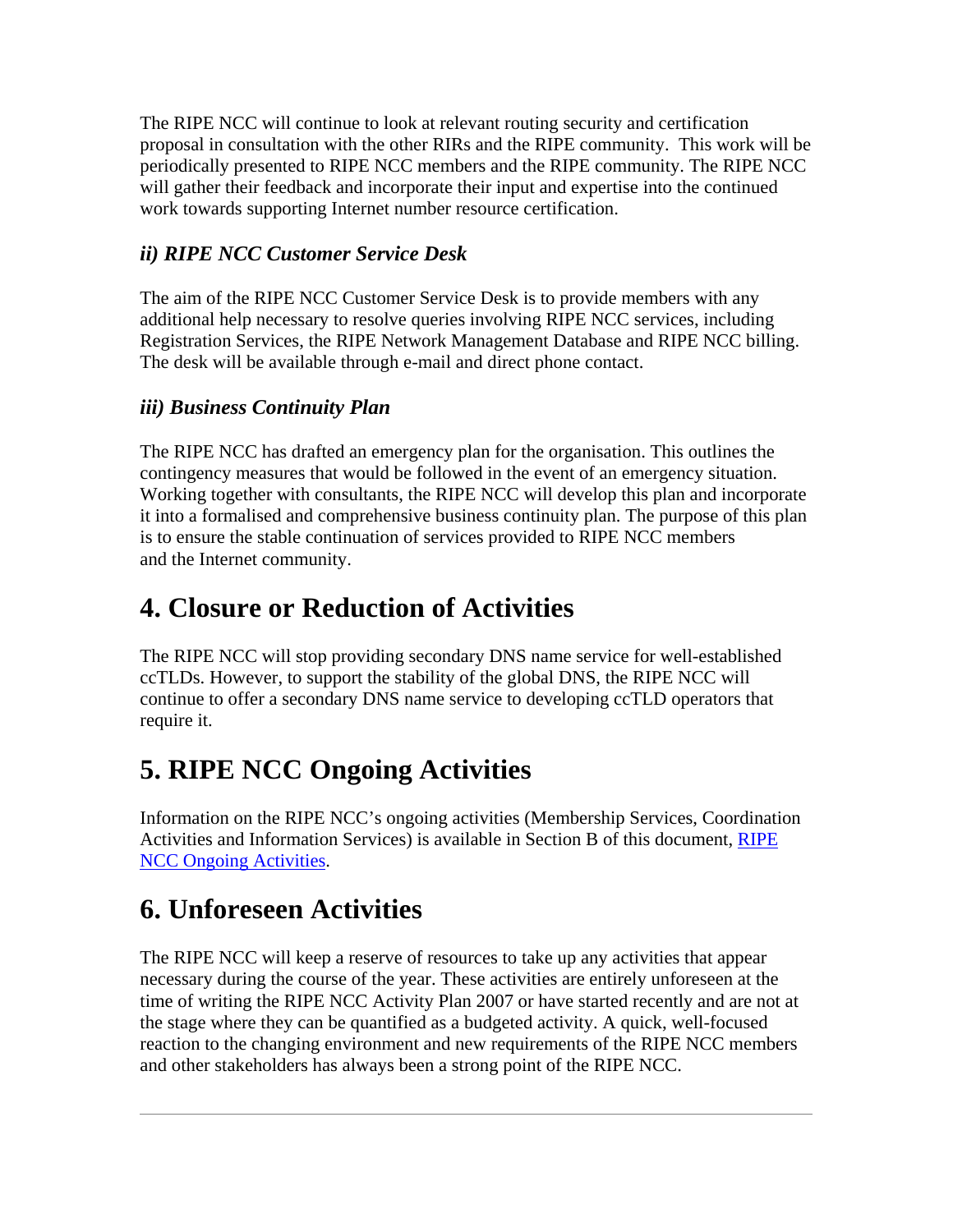# **Section B: RIPE NCC Ongoing Activities**

# **1. Membership Services**

# **1.1 Distribution and Management of Internet Number Resources**

In its role as a Regional Internet Registry (RIR), the RIPE NCC provides allocation and registration services to Local Internet Registries (LIRs) in its service region. This service region covers Europe, the Middle East and Central Asia. The overall goal of the RIPE NCC's allocation and registration services is to provide fair, impartial and stable distribution of Internet number resources in its service region. The specific goals for the distribution of IP address space are:

- Uniqueness of IP addresses
- Aggregation of routing information
- Conservation of IP address space
- Procedure and policy definition for IP address space
- Registration of network management and contact information

The key function of the RIPE NCC Membership Services is the fair distribution of Internet number resources to network operators as requested by RIPE NCC members.

## **1.1.1 IPv4 / IPv6 Address Space and Autonomous System (AS) Numbers**

## **Description of Activity:**

The RIPE NCC allocates and assigns Internet number resources according to RIPE community policy.

The RIPE NCC allocates and assigns IPv4 and IPv6 address space to RIPE NCC members and other network operators. The RIPE NCC also assigns AS Numbers and registers these numbers and the initial associated routing policy, ensuring the uniqueness of AS Numbers and collecting data for the Routing Registry. From 2007, the RIPE NCC will assign AS Numbers from both the 16-bit and 32-bit pools.

The RIPE NCC develops and maintains tools to support the allocation process.

- To ensure the fair distribution of Internet Number Resources
- To ensure the efficient use of IP address space and AS Numbers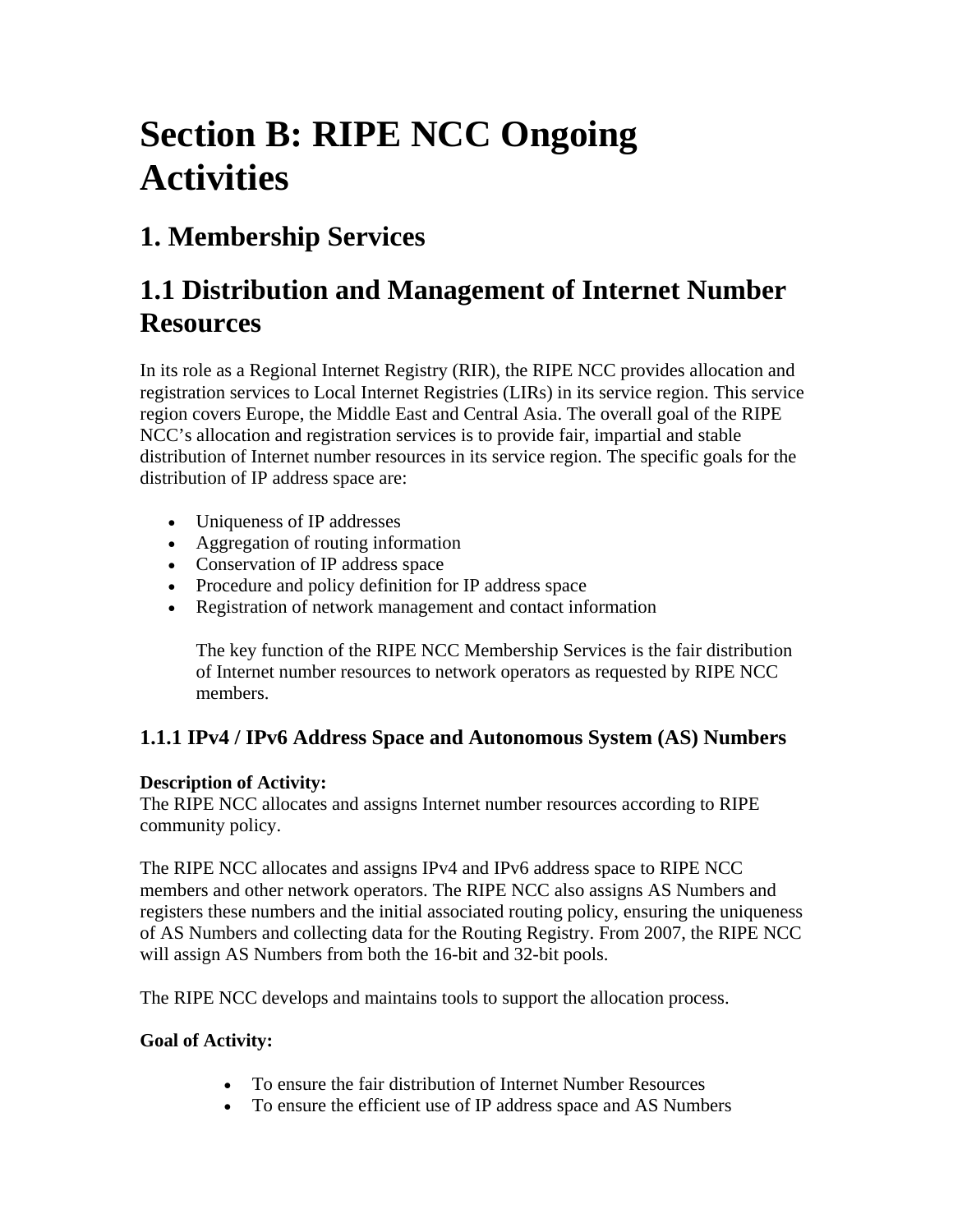• To facilitate the optimal aggregation of routing information

## **1.1.2 Consistency, Auditing and Data Accuracy**

## **Description of Activity:**

The RIPE NCC actively checks the quality and validity of Internet resource registry data. To ensure fair address space distribution, the RIPE NCC checks that appropriate assignment decisions are made. The RIPE NCC also makes regular reports on these activities to the RIPE community as well as producing statistics on address space usage.

## **Goal of Activity:**

- To promote a consistent and fair application of assignment criteria relating to the conservation of address space and aggregation of routing information
- To identify and improve any parts of the registration procedure that cause problems in order to improve service levels and response times
- To implement mechanisms to improve the quality, range and accessibility of the data the RIPE NCC provides relating to its allocation of Internet number resources to its members
- To provide high quality data on the allocation of Internet number resources that can reliably be used in the daily operations of ISPs
- To develop metrics that can be used to objectively measure the quality of Internet number resource registration data and the results of efforts to improve data accuracy

# **1.2 RIPE NCC Interaction Mechanisms**

The RIPE NCC provides flexible and convenient ways for LIRs and others from the Internet community to interact with the RIPE NCC's systems. There is a specific focus on the security aspects of such interactions to ensure privacy and authentication wherever needed.

## **1.2.1 RIPE NCC LIR Portal**

#### **Description of Activity:**

The purpose of the LIR Portal is to give LIRs an easy-to-use web interface for accessing RIPE NCC services, for managing their registry's data and for making queries and updates. The LIR Portal is also used by the RIPE NCC to make important announcements to RIPE NCC Members and for collection of valuable feedback through a range of member surveys.

## **Goal of Activity:**

• To enable members to receive Internet number resources in a timely fashion by improving the request, evaluation and approval process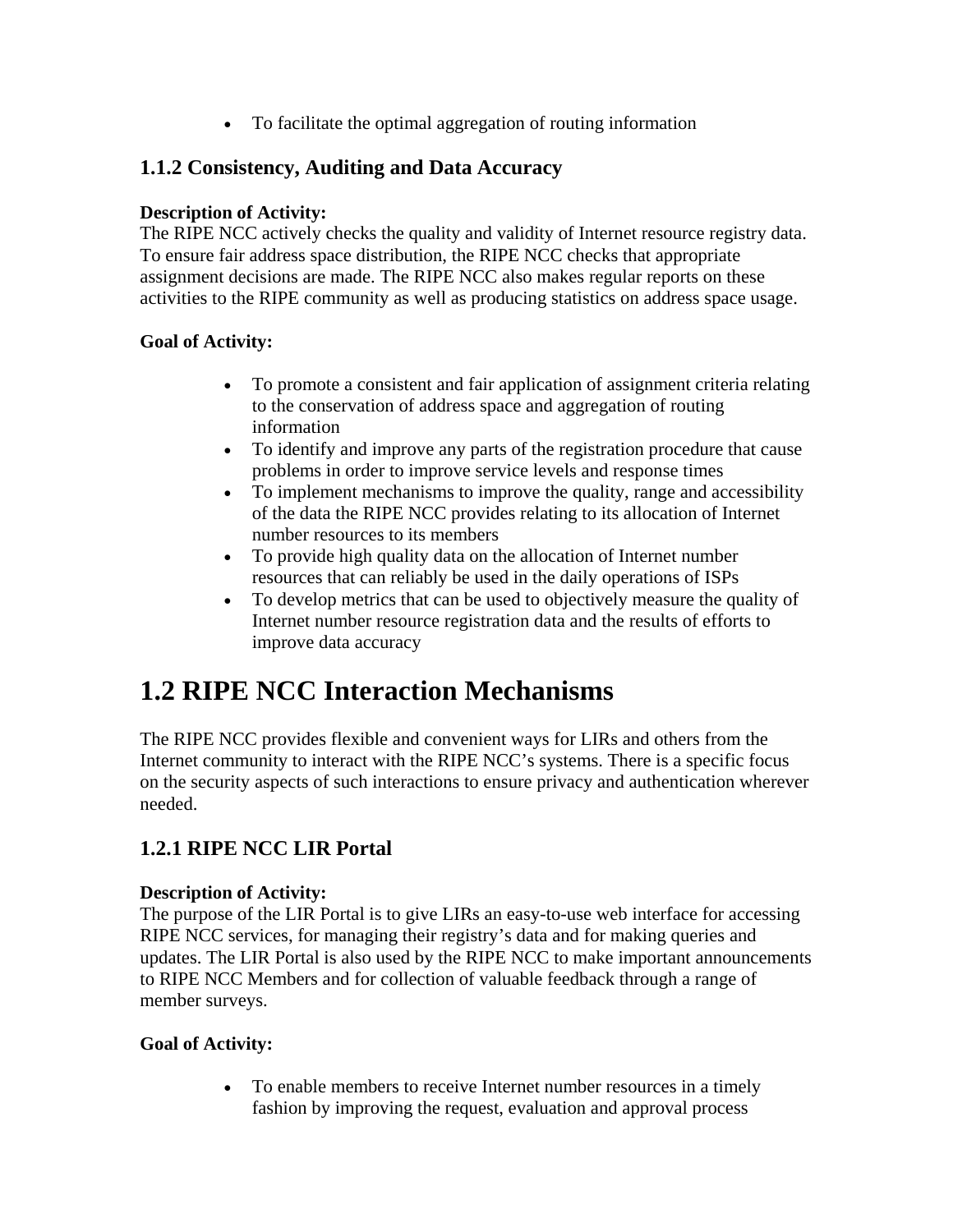• To enable members to manage their registry data and make queries and updates

# **1.3 Initial Support for New LIRs**

The RIPE NCC gives initial support to LIRs during their set-up phase. Information and support is also extended to potential LIRs.

The RIPE NCC provides initial support to new, or potential LIRs, in order to:

- Support new LIRs during their set-up phase by introducing them to the relevant tools, procedures and guidelines
- Give potential LIRs enough information to make an informed choice as to whether or not they become an LIR
- Prepare LIRs so that they are able to make use of the RIPE NCC's services

# **1.4 Training Courses**

The RIPE NCC provides a range of courses to members and non-members, using a variety of teacher-based courses and additional training strategies.

The RIPE NCC makes continued efforts to reach a broader audience, particularly members who are unable to attend RIPE NCC training courses due to geographical, financial, scheduling or other constraints. These efforts include developing online modules that cover a range of RIPE NCC procedures and the RIPE Policy Development Process (PDP).

The RIPE NCC provides the following courses to its members for free:

- LIR Training Course
- DNS for LIRs Training Course
- Routing Registry Training Course

## **1.4.1 LIR Training Course**

#### **Description of Activity:**

The Local Internet Registry (LIR) Training Course is a one-day introduction to procedures and policies related to obtaining and distributing Internet number resources from the RIPE NCC, operating an LIR and using the RIPE Database. The training material is regularly updated to make sure that LIRs are aware of any recent policy changes decided by the RIPE community.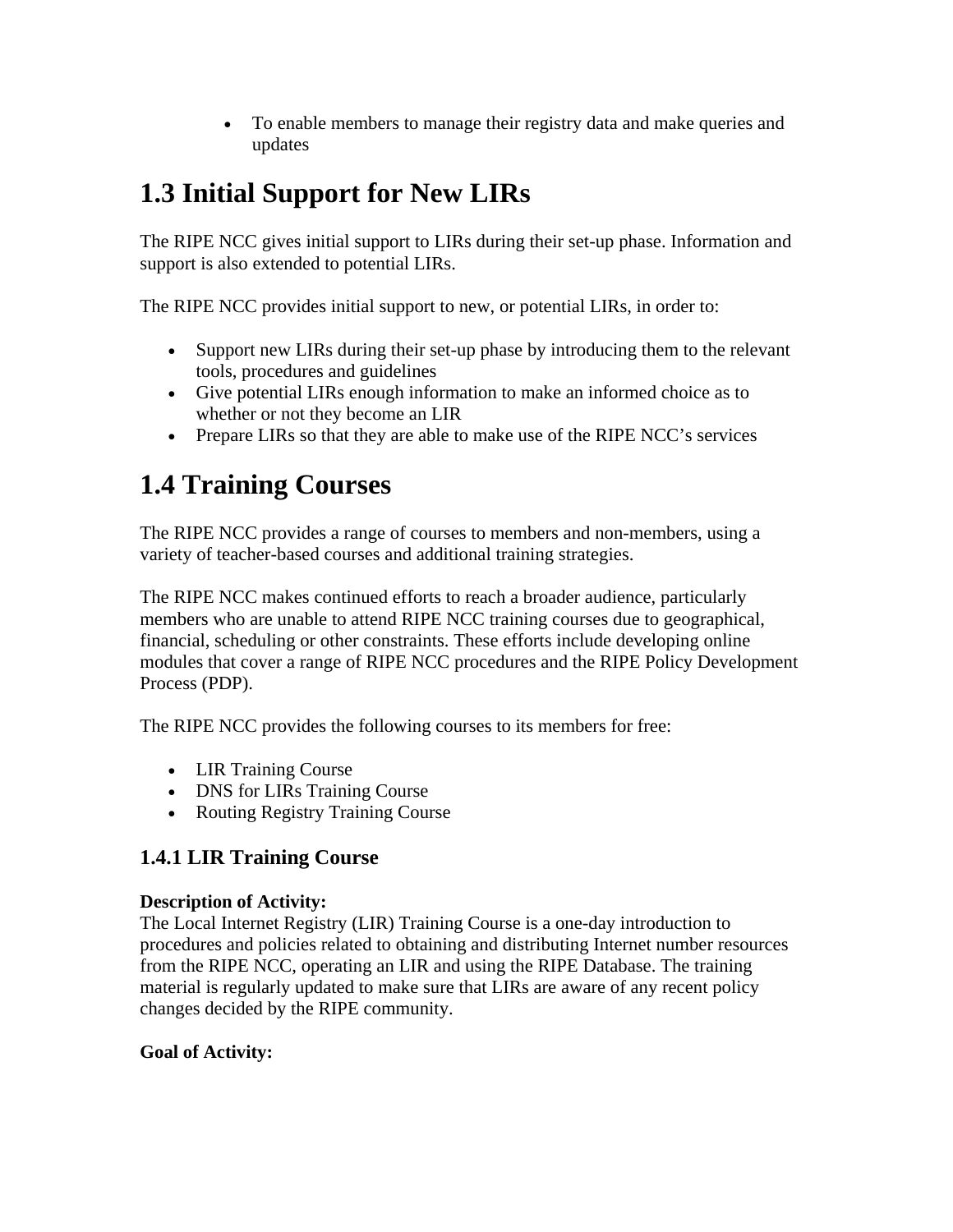- To help members send correctly prepared Internet number resource requests to the RIPE NCC
- To help ensure a more timely completion of these requests
- To explain the correct procedure for registering and updating registry data relating to Internet number resources
- Create awareness for the RIPE Policy Development Process

## **1.4.2 DNS for LIRs Training Course**

## **Description of Activity:**

This course provides an introduction to reverse DNS (rDNS) procedures and checks, as well as giving information about DNS Monitoring (DNSMON), K-root and anycasting. The course also covers DNSSEC and the specific procedures set up by the RIPE NCC to secure the in-addr.arpa zones.

## **Goal of Activity:**

• To provide LIRs with information about the different DNS related services offered by the RIPE NCC

## **1.4.3 Routing Registry Training Course**

## **Description of Activity:**

The Routing Registry Training Course covers Internet Routing Registry (IRR) usage, related tools and Routing Policy Specification Language (RPSL).

## **Goal of Activity:**

• To provide an introduction to the Internet Routing Registry (IRR) usage, related tools, Routing Policy Specification Language (RPSL) and the RIPE NCC Routing Information Service (RIS)

## **1.5 Membership Liaison**

The RIPE NCC develops liaison activities and regional support. These play significant roles in involving RIPE NCC members, the RIPE community and other stakeholders in the open policy-making process and in defining the activities and services of the RIPE NCC.

## **1.5.1 Regional Support**

#### **Description of Activity:**

The RIPE NCC organises Regional Meetings that provide a focused effort to proactively encourage feedback from RIPE NCC members and the RIPE community.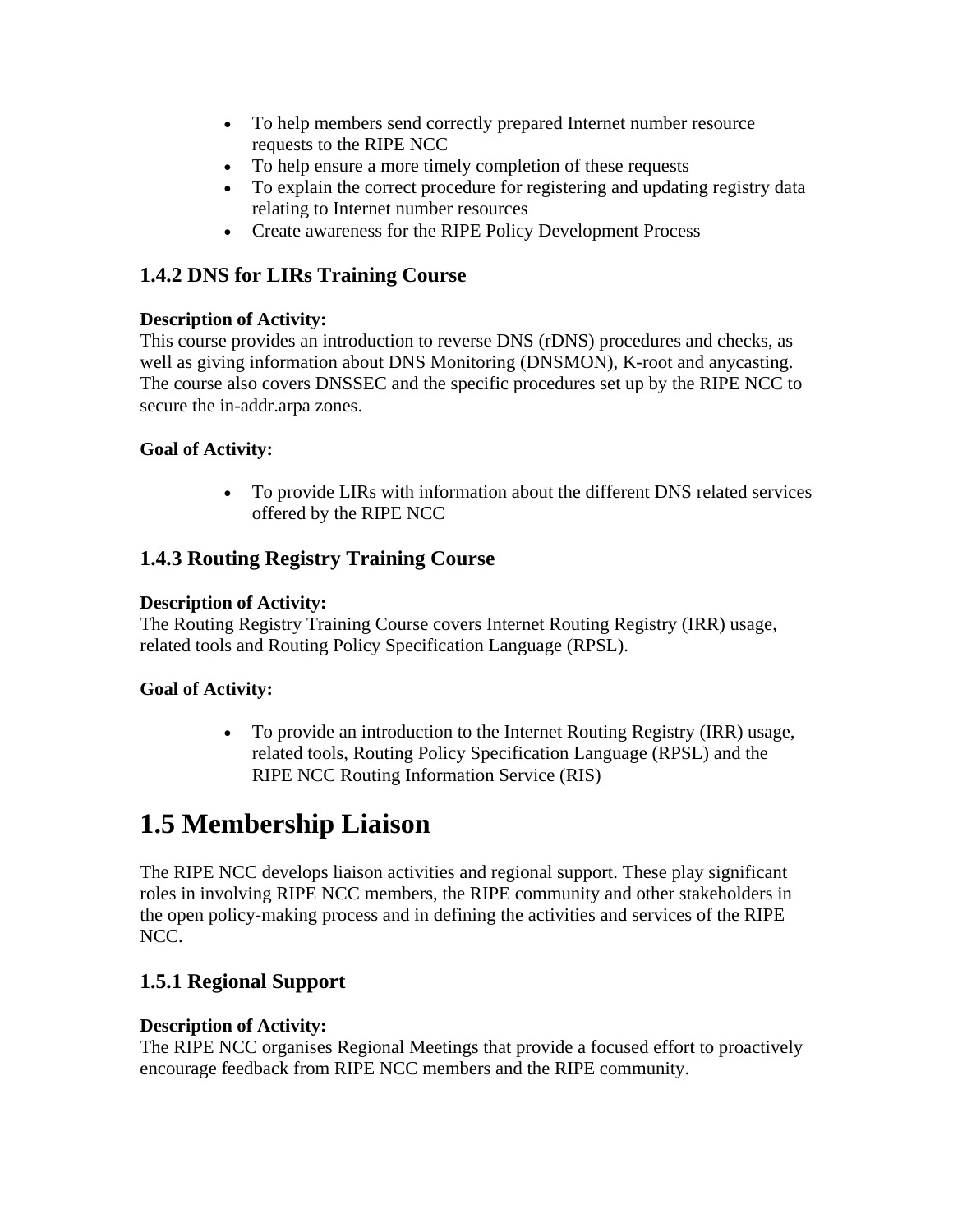## **Goal of Activity:**

- To promote local contact with members
- To provide a forum for discussing issues relevant to a specific area of its service region
- To enable the RIPE NCC to continuously evaluate and address the changing needs of RIPE NCC members

# **2. Coordination Activities**

# **2.1 RIPE Database: Maintenance and Development**

The RIPE Database contains registration details of IP addresses and AS Numbers used by networks based in the RIPE NCC service region.

It shows the organisations that hold the resources, where the allocations were made and contact details for the networks. The organisations that hold those resources are responsible for updating their information in the RIPE Database.

An Internet Routing Registry (IRR), primarily for the RIPE NCC region, is also part of the RIPE Database.

The information in the RIPE Database is used by a range of people, including network engineers, system administrators, researchers and End Users for various purposes such as network troubleshooting or determining abuse contacts. In most cases, these users are not RIPE NCC members.

The RIPE NCC regularly makes improvements to the interface for the RIPE Database in order to provide users with more useful features and easier ways to update the database. The RIPE NCC also makes continued efforts to improve the accuracy and the usefulness of the data in the RIPE Database.

The RIPE NCC implements community-driven changes as they arise, making software and system modifications in response to feedback from users and decisions made by the RIPE community.

## **2.1.1 User support and software maintenance**

#### **Description of Activity:**

The RIPE NCC provides user support for the database and related services. This includes incident handling and problem resolution as well as responding to user questions and comments.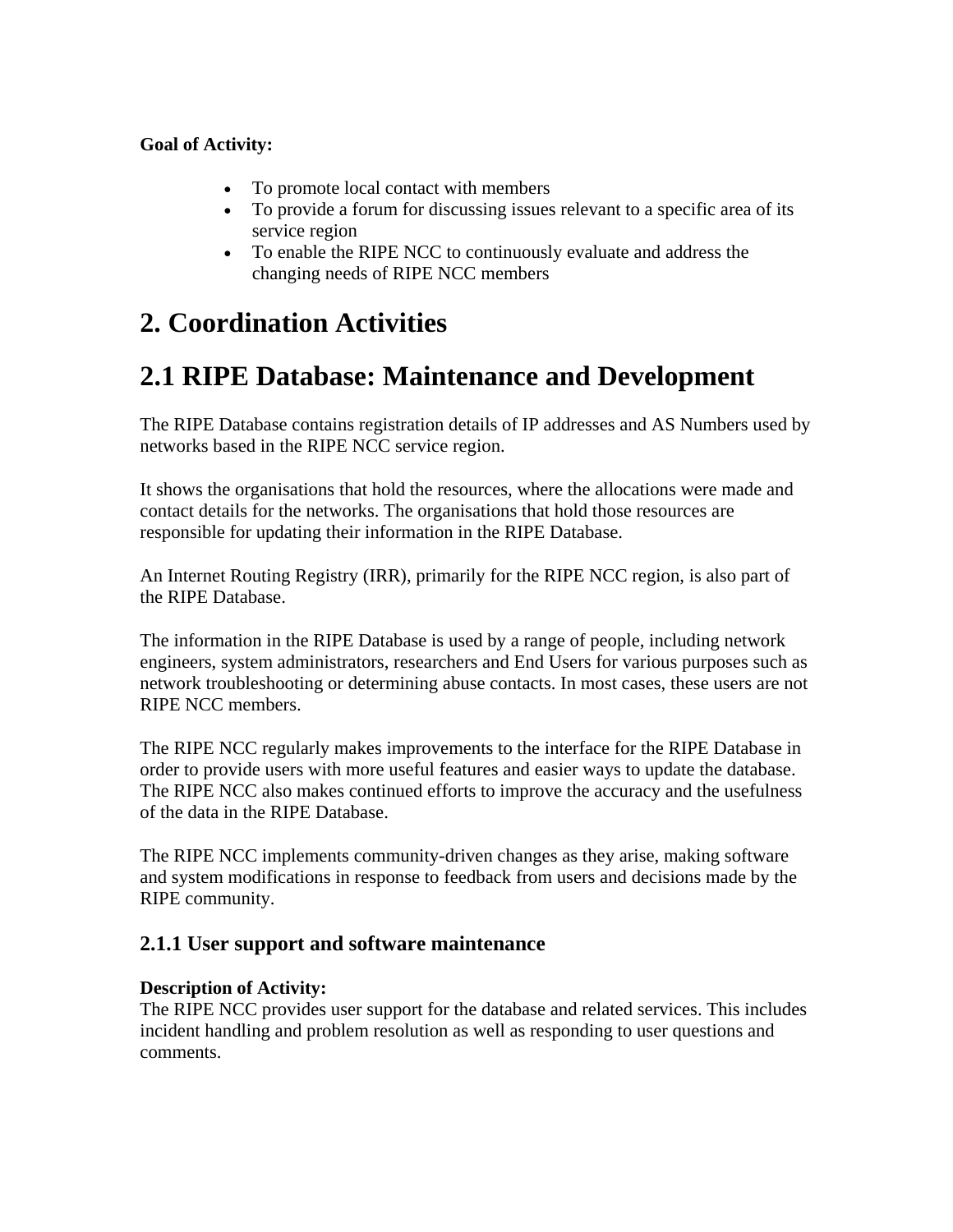The RIPE NCC also performs regular software maintenance activities including bug fixes and minor modifications. The results of these software development efforts are made publicly available.

This activity includes the maintenance and improvement of documentation associated with the RIPE Database.

## **Goal of Activity:**

- To provide user support for the RIPE Database and related services
- To continuously collect user feedback regarding the service
- To keep the user community informed about new developments as well as planned and emergency maintenance
- To ensure the high quality of the system software and the reliable operation of the database and related services

## **2.1.2 Internet Registry Information Service (IRIS)**

## **Description of Activity:**

The IRIS operates using the protocol developed by the IETF Cross Registry Information Service Protocol (CRISP) Working Group. The RIPE NCC publishes the parts of the RIPE Database related to the address registry through the IRIS server. The RIPE NCC continues to work on server implementation and client tools in coordination with other RIRs and client tool authors.

## **Goal of Activity:**

- To support the widespread adoption of IRIS
- To allow users to look up IP address ranges or AS Numbers using a tool based on industry standards
- To facilitate development of a RIR-wide system for global address registry lookups

## **2.1.3 New Database Features**

#### **Description of Activity:**

The RIPE NCC designs and implements new database features as requested by the user community or proposed by the RIPE NCC. It performs the development work based on the priorities established in the appropriate RIPE Working Groups.

## **Goal of Activity:**

• To provide new features to the RIPE Database as the user community expresses the need for them

## **2.2 RIPE**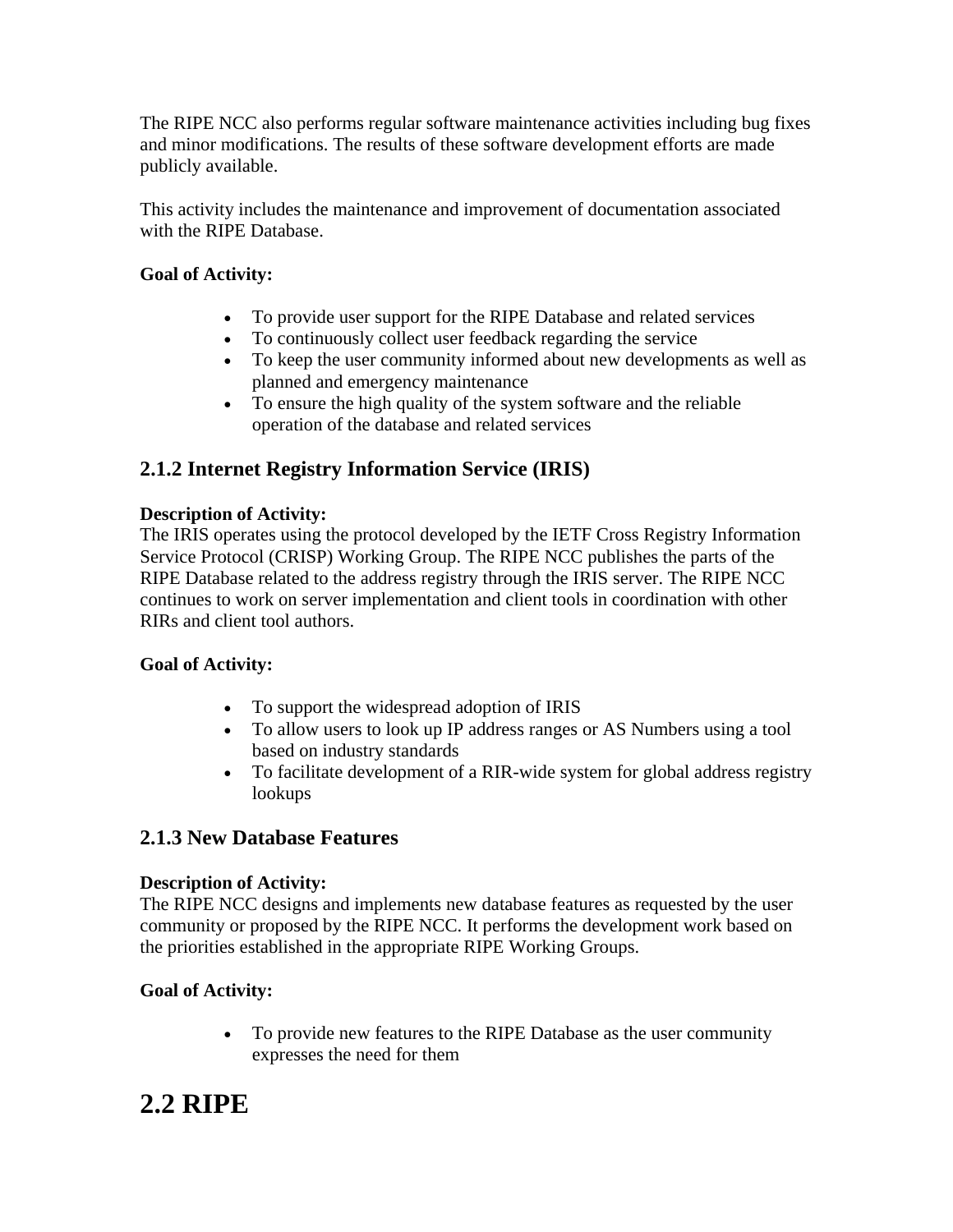The RIPE NCC supports the RIPE community through technical and administrative coordination.

## **2.2.1 RIPE Meetings**

#### **Description of Activity:**

The RIPE NCC organises RIPE Meetings, providing all administrative and technical support.

#### **Goal of Activity:**

- To support the open, bottom-up, industry self-regulatory structure common to all RIR communities in managing Internet number resources
- To stimulate the participation of the RIPE community in the IP policymaking process and the technical coordination of IP networking
- To contribute to the stable operation of the RIPE NCC by allowing for guidance and advice from the RIPE Working Groups
- To enable attendees to provide input and feedback on the RIPE NCC Activity Plan

## **2.2.2 Supporting the RIPE Policy Development Process (PDP)**

#### **Description of Activity:**

Anyone interested in the well-being of the Internet may propose a policy within the RIPE community forum and take part in the related discussions. The RIPE NCC supports the PDP by giving administrative support.

#### **Goal of Activity:**

To make the status and history of policy proposals clear

- To make it easy to follow and to participate in policy development
- To ease the process of proposing policy change
- To make it easier to understand the text of policy documents
- To support the discussions by providing relevant facts, statistics and an assessment of the work involved in implementation of a proposal

#### **2.3 Mailing List Management**

The RIPE NCC maintains a number of high volume external mailing lists. The processing of mailing list traffic is constantly monitored. Efforts are made to support subscribers with problems and to reduce or control the spam on external mailing lists so that they can be easily and efficiently moderated without losing any End User functionality.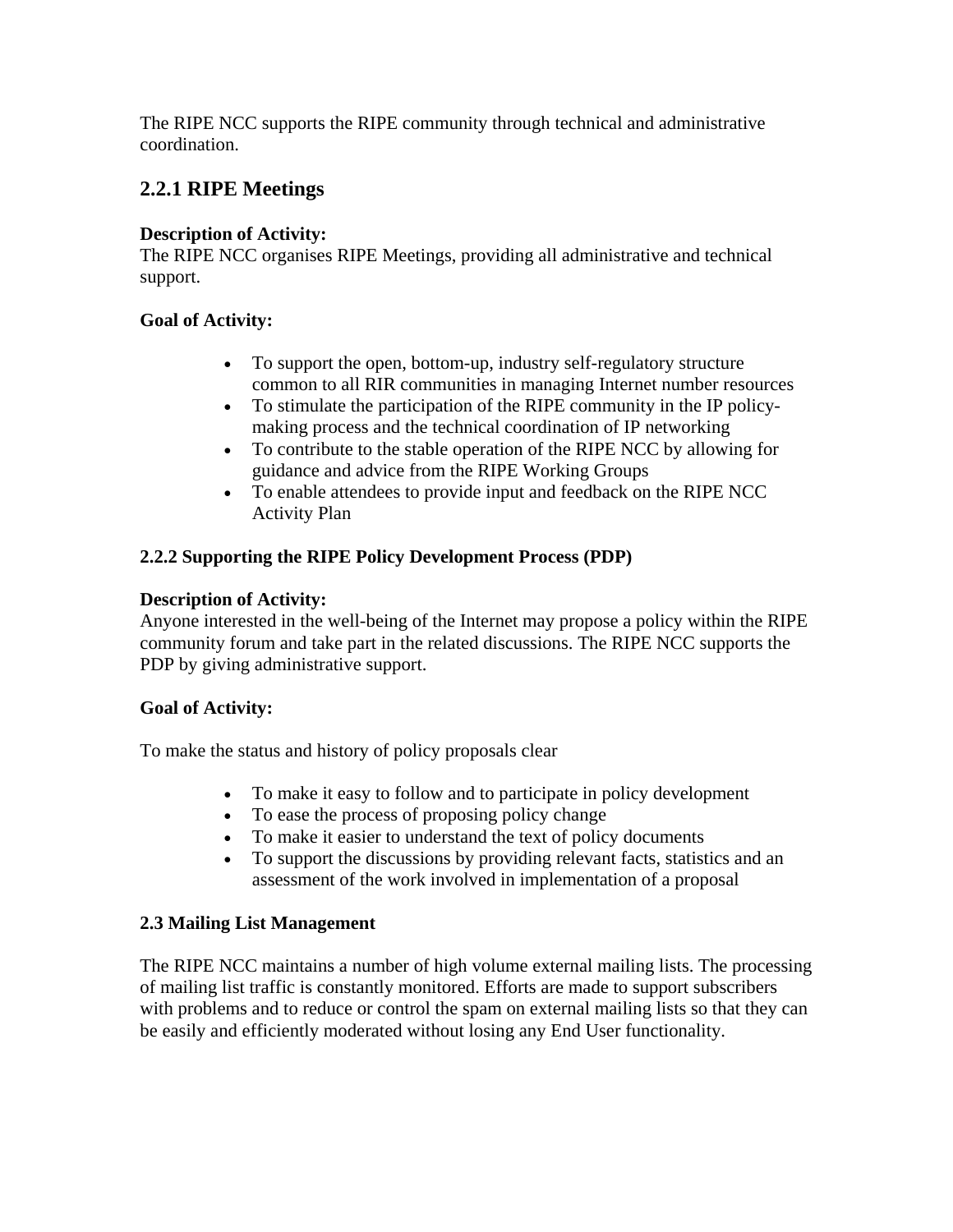The goal is to ensure the exchange of information among the RIPE community and the RIPE NCC membership, as well as to provide support for subscribers of the RIPE and RIPE NCC mailing lists.

## **2.4 Deployment of Internet Security Infrastructure (DISI)**

Within DISI, the RIPE NCC supports the RIPE community in the deployment of security-relevant technologies in the Internet infrastructure. The focus is on the development and deployment of technologies that need to be coordinated globally in the Internet infrastructure. The RIPE NCC has always monitored the development of security-relevant technologies, such as DNSSEC deployment and secure routing, in order to keep the RIPE community informed about relevant developments.

The RIPE NCC also supports its members and the Internet community in securing the inter-domain routing system. This activity includes actively working with ISPs to help improve routing security by supporting and coordinating the introduction of new technologies and procedures in this area.

Most proposals for improvements to routing security focus on Internet Registries issuing some form of digital certificate to help authenticate the use of IP address blocks and AS Numbers.

The RIPE NCC works with the RIPE community to evaluate the particular technical proposals and technology designed to improve routing security. These could include, among other elements, improved routing configuration tools, possibly based on certificates and BGP protocol enhancements.

# **2.5 Domain Name System (DNS) Coordination**

The RIPE NCC provides DNS coordination and support activities as well as reverse DNS service for IPv4 and IPv6 address space managed by the RIPE NCC.

For reverse DNS associated with address space managed by other RIRs, the RIPE NCC provides secondary DNS to support the reliability of reverse lookups.

The scalability of the DNS infrastructure for secondary, reverse and primary DNS services is improved based on the requirements specific to each of these services. The purpose of these activities is to maintain and improve the operations of an efficient, responsive and robust DNS service.

## **2.5.1 Reverse DNS**

## **Description of Activity:**

The RIPE NCC delegates reverse DNS zones for the address ranges managed by the RIPE NCC. To support this service, the RIPE NCC provides a reliable secondary name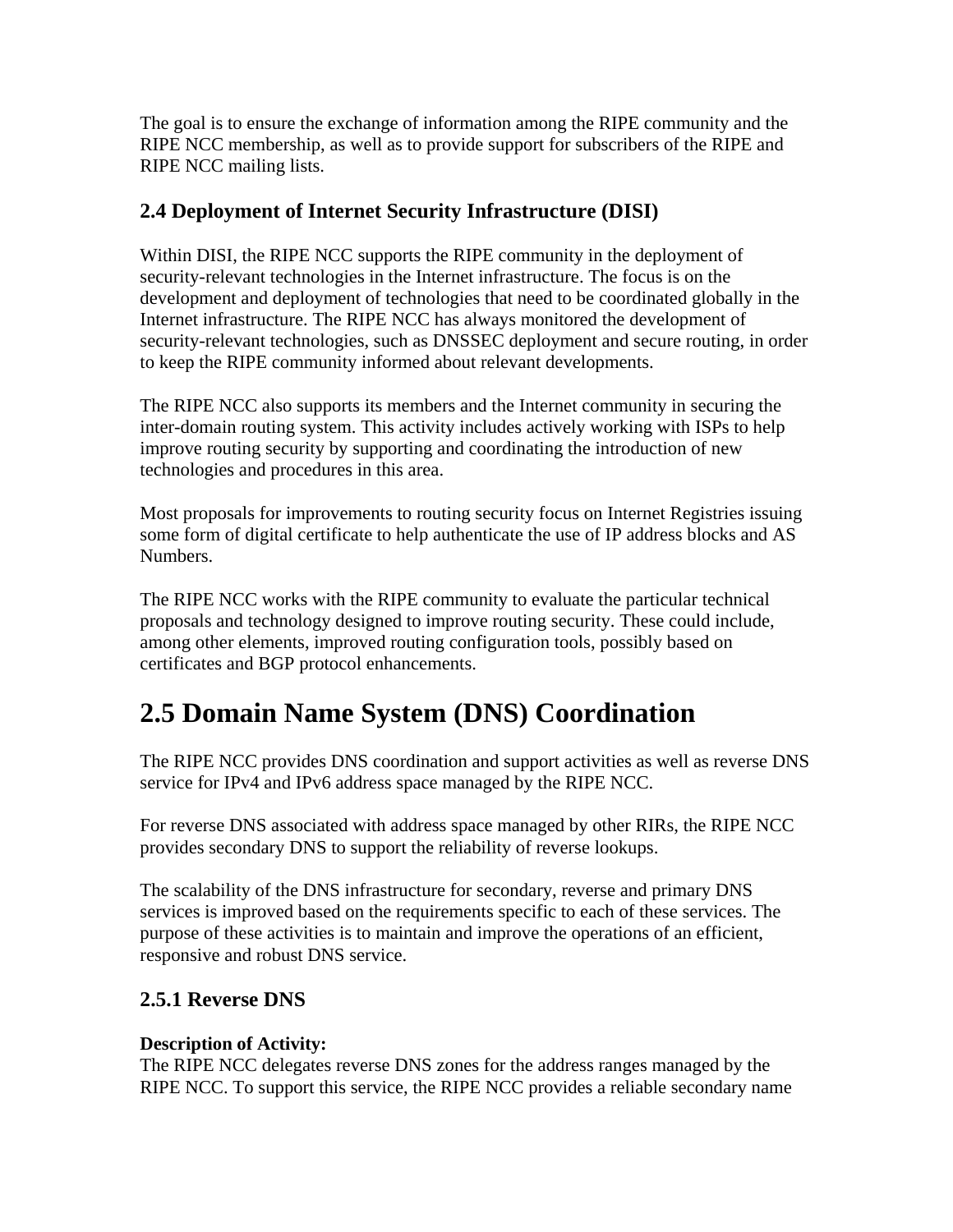server and checks all zones under its responsibility to ensure they are properly set up and functioning correctly.

As part of its efforts in the area of DNSSEC deployment, the RIPE NCC publishes signed zones and provides tools for users to secure delegations received from the RIPE NCC. In addition, the RIPE NCC shares experience through publishing operational white papers, documentation and software toolkits.

## **Goal of Activity:**

- To support the proper address-to-name mapping for addresses allocated to the RIPE NCC
- To provide reliable and secure reverse DNS services
- To support the operation and maintenance of DNSSEC

## **2.5.2 Operating the K-root Name Server**

## **Description of Activity:**

The RIPE NCC operates the K-root server. Root name servers are a crucial part of the Internet DNS infrastructure. The RIPE NCC has operated the K-root server since 1997 when the first server was installed at the London Internet Exchange (LINX) in London, UK.

Since 2003, the RIPE NCC has been deploying anycast instances of the K-root server with local reachability. The RIPE NCC has also deployed five global nodes of the K-root name server. The RIPE NCC collects and analyses data to determine the performance of the K-root anycast nodes that have been deployed.

#### **Goal of Activity:**

- To improve the resiliency, efficiency, security and quality of the K-root service
- To isolate the impact of an "external" Denial of Service (DoS) attack and localise the impact of a "local" DoS attack
- To efficiently maintain the network of anycast instances of K-root by monitoring network and instance problems, performing trend analysis and determining if, and where, other anycast nodes should be deployed

## **2.5.3 Secondary DNS Service**

#### **Description of Activity:**

The RIPE NCC offers a secondary name service to some country code Top-Level Domain (ccTLD) administrators, although it no longer provides this service to wellestablished ccTLDs.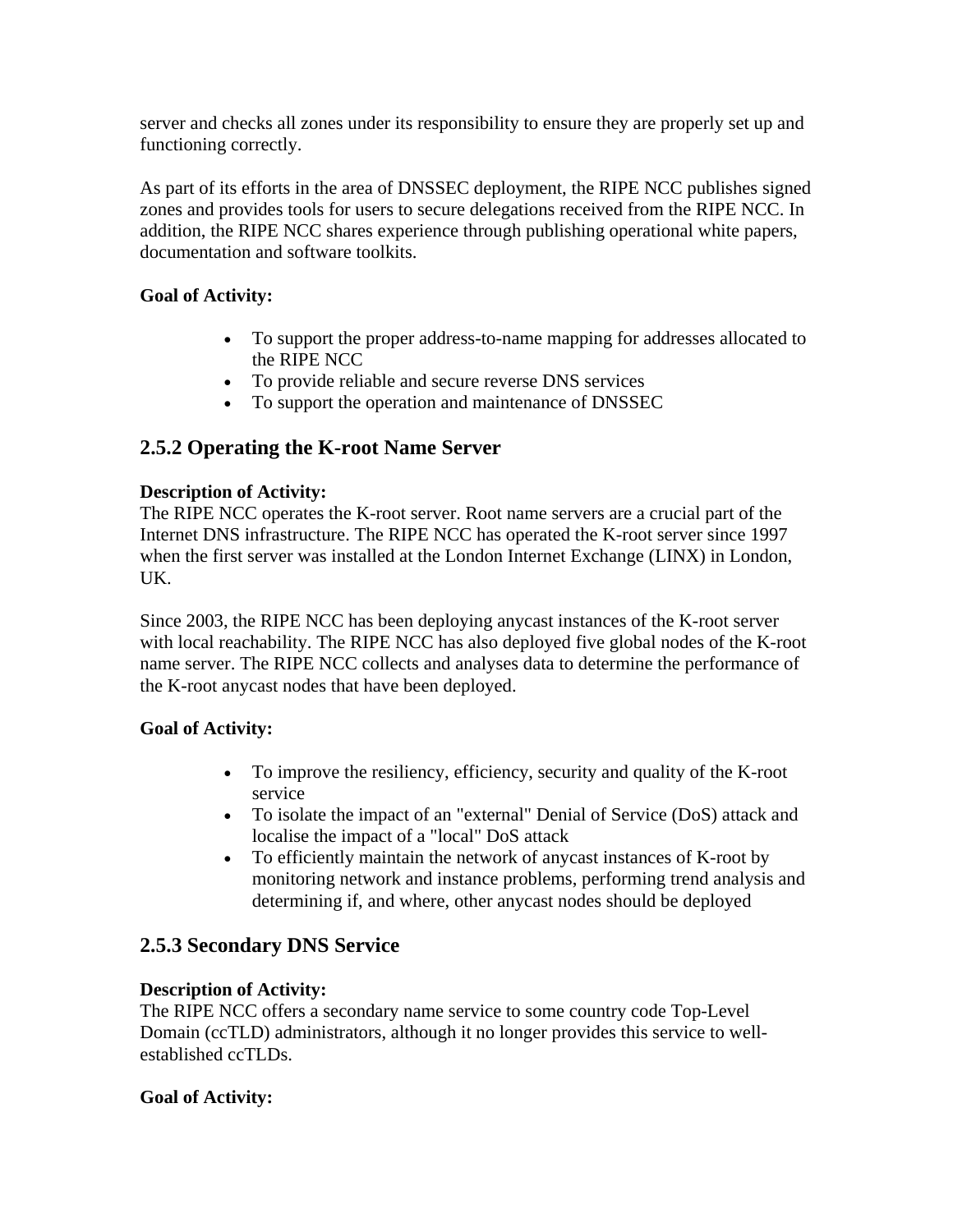• To support the stability of the global DNS by offering a professional and stable service to developing ccTLD operators that require it

## **2.5.4 DNS Services in the e164.arpa Domain**

## **Description of Activity:**

The Internet Architecture Board (IAB) has an agreement with the RIPE NCC under which the RIPE NCC provides technical operation of the e164.arpa domain. This domain implements support in the DNS for the ENUM protocol, allowing mapping of telephone numbers to domain names in order to help facilitate such services as Voice over IP (VoIP).

## **Goal of Activity:**

• To support operations of one of the systems required for the deployment of the ENUM protocol, promoting increased integration between the Internet and services provided through the traditional telephony infrastructure

## **2.6 Reporting on RIPE NCC and RIPE Activities and Developments**

The RIPE NCC reports on its activities and RIPE developments using a variety of media:

- The RIPE NCC website
- The RIPE NCC Annual Report, including financial statements
- The RIPE NCC Member Update newsletter (distributed to the membership one month prior to each RIPE Meeting)
- E-mail reporting to RIPE NCC members and interested parties

The goal of the RIPE NCC's reporting activities is to provide the membership and other interested parties with open, detailed information about the ongoing activities of the RIPE NCC and its role in Internet administration. It also furthers the RIPE NCC's efforts to communicate more effectively with its membership and stakeholders and to increase participation in RIPE.

## **2.6.1 Annual Report**

#### **Description of Activity:**

The RIPE NCC Annual Report, including financial statements, is published in advance of the RIPE NCC General Meeting (GM).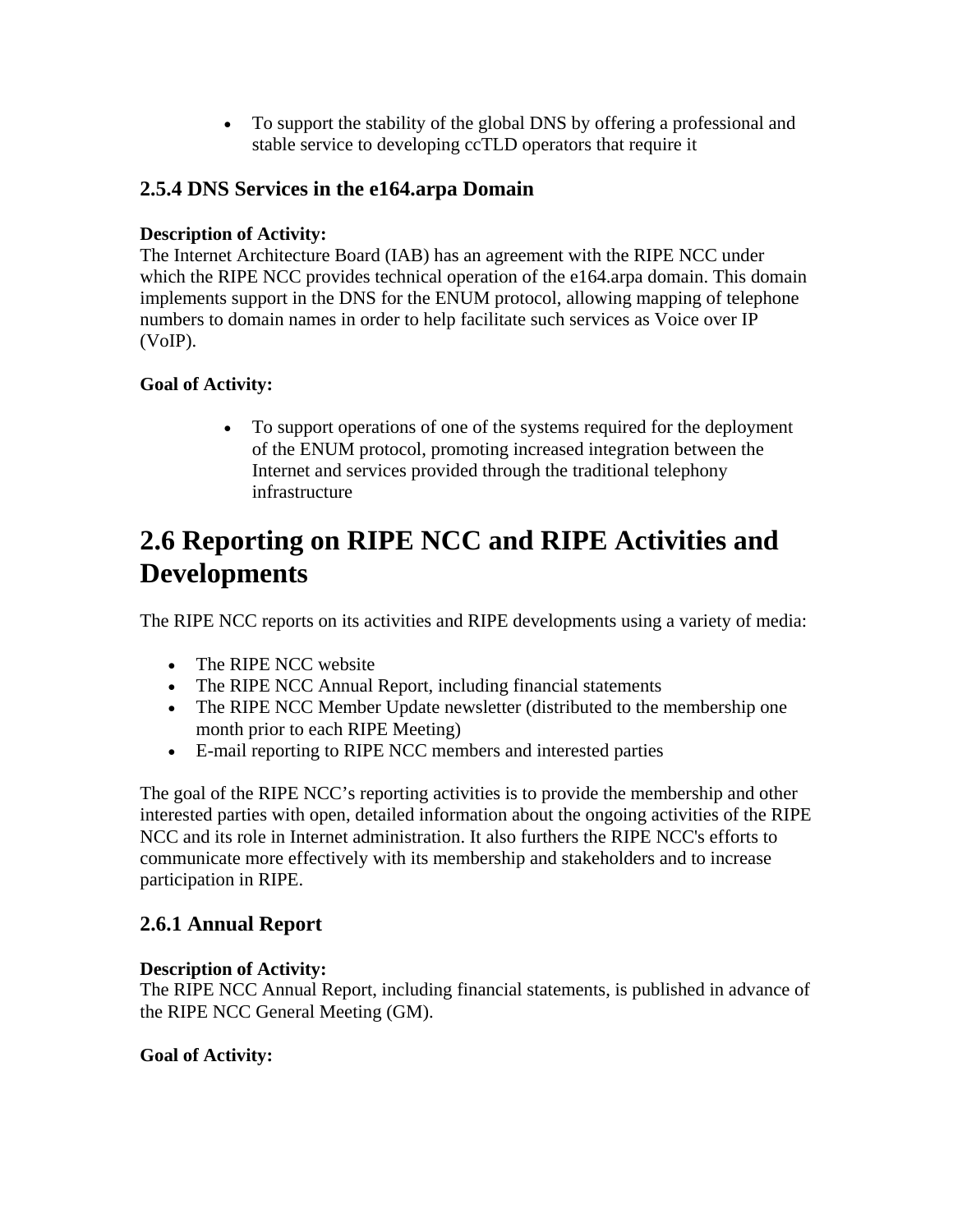• To provide a full account of the RIPE NCC's activities in the previous year and audited financial statements for RIPE NCC members to vote on at the GM

## **2.6.2 Minutes and Reports from RIPE Meetings**

#### **Description of Activity:**

The RIPE NCC provides minutes of RIPE Working Group and Plenary sessions at RIPE Meetings, including links to relevant presentations.

In addition, the RIPE NCC provides reports after each RIPE Meeting that summarise the highlights and actions that came out of the meeting.

## **Goal of Activity:**

• To keep the RIPE community, the RIPE NCC membership and other interested parties up-to-date with the decisions and discussions that took place at the previous RIPE Meeting

## **2.6.3 RIPE NCC Member Update**

## **Description of Activity:**

The Member Update publication fulfils a request made by members in the 2002 RIPE NCC Membership Survey by providing information on the RIPE NCC and the development and performance of its services to the membership. It also provides updates on policy development issues affecting the RIPE community.

## **Goal of Activity:**

• To publish and distribute the latest Member Update at least four weeks prior to each RIPE Meeting

# **2.7 RIPE NCC External Relations**

The purpose of the RIPE NCC's external relations activities is to:

- Support and represent the interests of the RIPE NCC's membership and the RIPE community
- Communicate the RIPE NCC's role in IP address management and the technical coordination of the Internet
- Win continued support for RIPE's long-established, bottom-up, industry selfregulation and promote the open structures and processes in which RIPE and the RIPE NCC operate
- Ensure that the RIPE NCC and the RIPE community continue to play an effective role in the further formalisation of Internet administration, particularly technical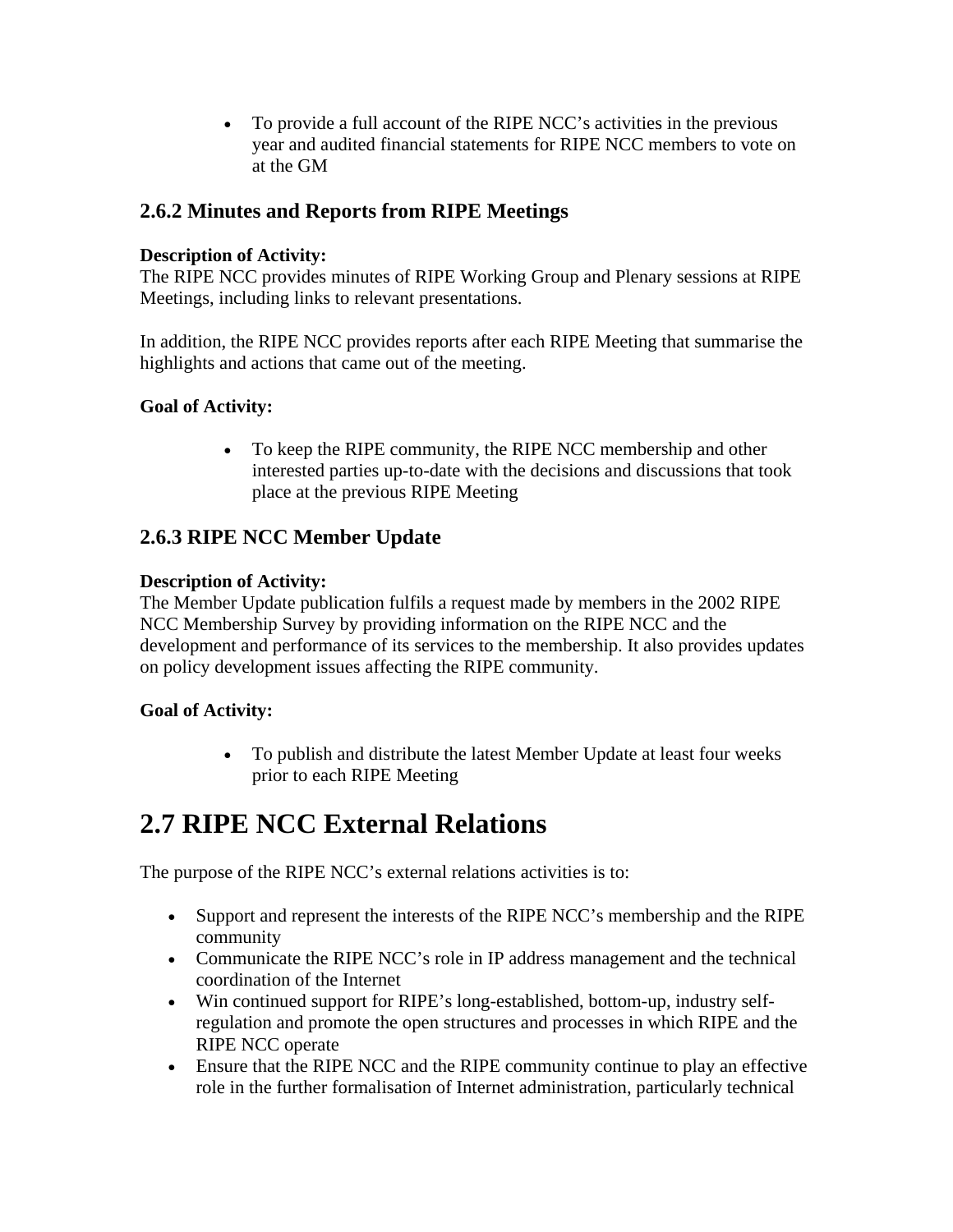coordination and the development of policy related to Internet number resource distribution

## **2.7.1 Coordination with Governments and Regulators**

#### **Description of Activity:**

Building on its position as a neutral and trusted organisation with proven expertise in the technical coordination of IP networking, the RIPE NCC continues to develop relations with government and regulator representatives. This is part of continued efforts to enhance the co-operation between the public and private sector regarding Internet management issues.

The RIPE NCC facilitates Roundtable Meetings to discuss Internet management issues relevant to governments and regulators. The Roundtable Meetings provide a chance for attendees to learn more about how to participate in IP address management policymaking. High-level discussions of topics such as IP address space management and root server operations also provide attendees with an overview of the main elements involved in the technical coordination of the Internet.

## **Goal of Activity:**

- To develop close contact with governments and regulators with an interest in the technical coordination of IP networking
- To explain the proven, long-standing industry self-regulatory structures of the RIRs and secure continued support for the existing registry process
- To communicate the principles of Internet industry self-regulation to policy makers in the public and the private sector, and to encourage wellinformed decisions
- To encourage the participation of public and private sectors in the formation of policies related to Internet number resource distribution
- To bring together the public and private sector to discuss IP networking issues

## **2.7.2 Coordination with Industry Bodies**

#### **Description of Activity:**

The RIPE NCC continues to support and represent the interests of its membership and the RIPE community to Internet industry groups. The main goals of these outreach activities remains the promotion of the open, bottom-up, industry self-regulatory structure common to all RIR communities in managing Internet number resources as well as the general technical coordination needed to support the stable operation of the Internet.

The RIPE NCC represents the interest of its members and the RIPE community by actively participating in various industry-related forums and meetings.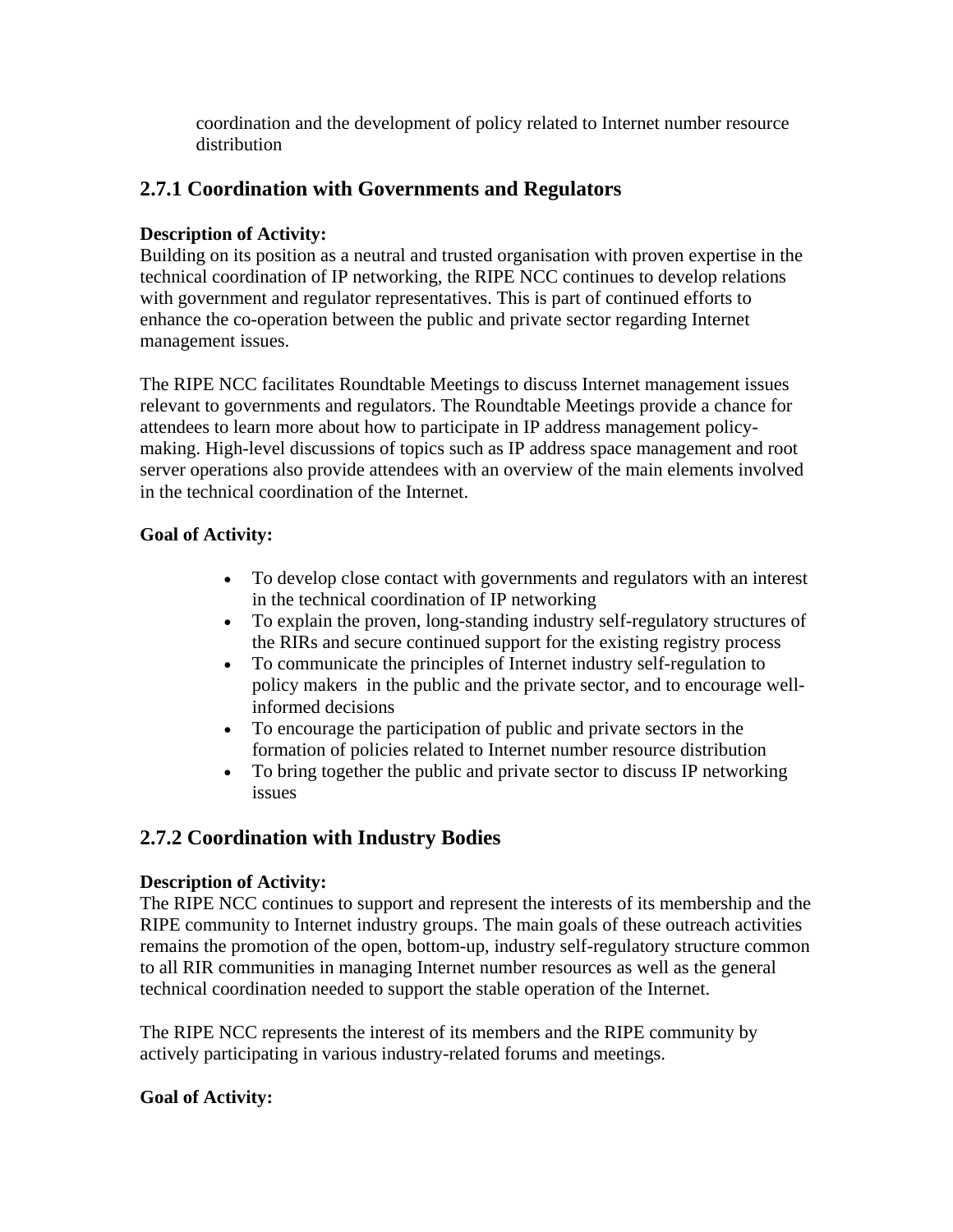- To increase the awareness of RIPE and the RIPE NCC with existing and new players in the Internet community
- To ensure that the RIPE NCC continues to play an effective role in the further formalisation of Internet administration

## **2.7.3 RIPE NCC E-Learning Centre**

The RIPE NCC provides a range of courses to members and non-members, using a variety of teacher-based courses and additional training strategies.

The RIPE NCC provides an E-Learning Centre, a free resource available to both members and non-members allowing them to access online modules on a variety of topics. Topics covered include Internet Administration, the RIPE Policy Development Process, the RIPE Database and member-based information on billing and the DNS.

# **2.8 RIR Coordination**

The RIPE NCC participates in coordination activities with the other RIRs. These coordination activities include:

- High-quality, consistent services
- The consistent application of approved policy
- Joint technical and communication projects
- Liaison activities
- The presentation of a global view of IP address management

The RIRs work together through the Number Resource Organization (NRO) to develop and implement formalised coordination activities that are of relevance to all RIR communities.

The NRO facilitates RIR coordination, provides third parties with a convenient single contact point to the RIR system and acts as a body capable of safeguarding the unallocated Internet number resource pool.

The NRO also develops relationships with government, regulators and industry partners to ensure they have an informed understanding of how Internet address space management and distribution works and why it has proven so successful. The focus of these activities is to win continued support for the industry self-regulatory structures of the RIRs and the existing registry process.

# **3. Information Services**

The RIPE NCC provides a range of data and analysis on Internet infrastructure, measurement and usage. The RIPE NCC continues to integrate new and existing services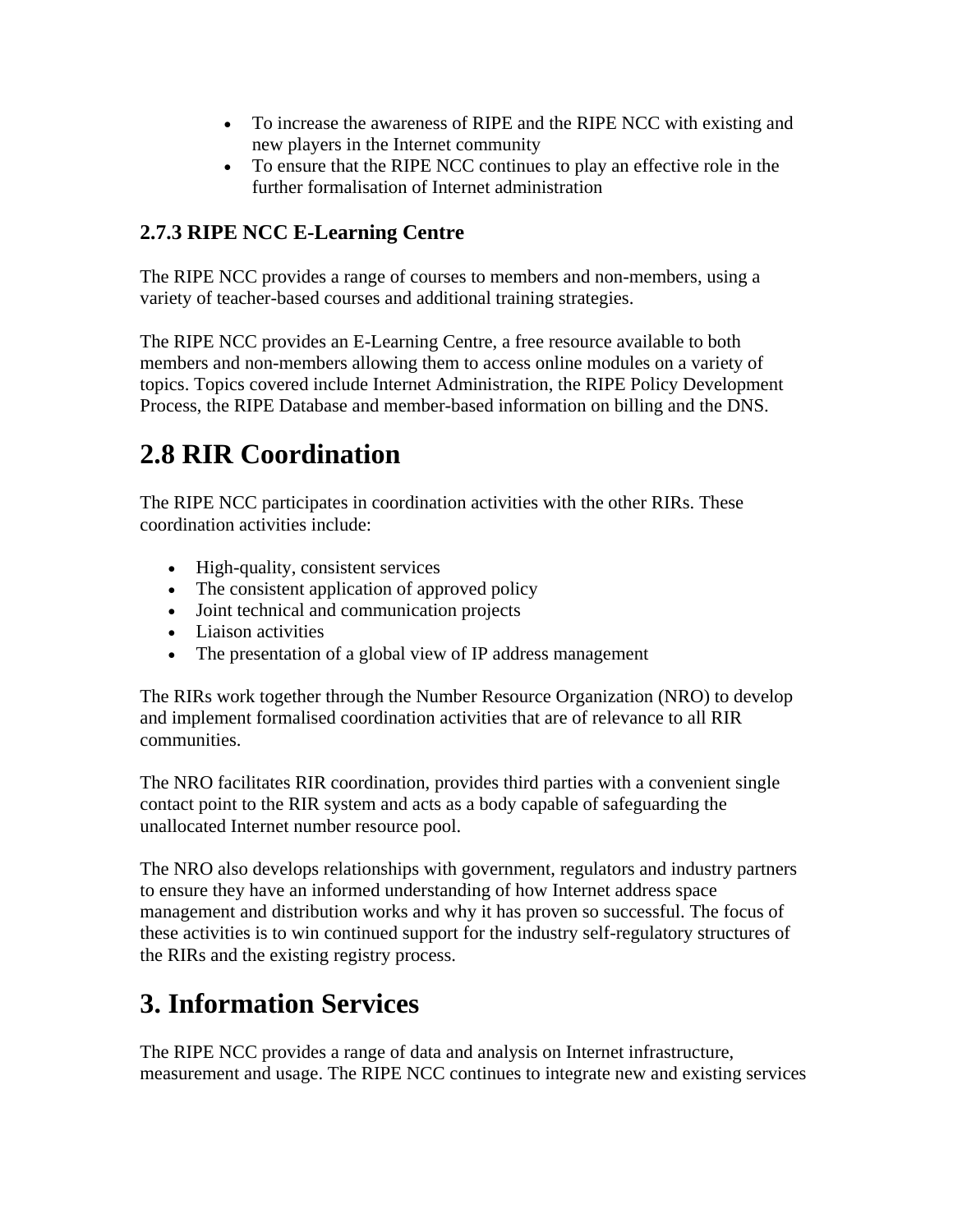into its service portfolio while developing overviews that explain how these services can be used and the benefits they offer.

# **3.1 Routing Information Service (RIS)**

The Routing Information Service (RIS) provides an integrated view of Border Gateway Protocol (BGP) routing information collected at multiple locations worldwide. The service integrates multiple views, provides information about the routing state at specific times in the past and enables users of the service to monitor their Internet address space.

The data collected by the RIS is time-stamped, stored in a database and is used as the raw data for a number of additional services provided by the RIPE NCC, such as BGPlay and MyASN. The RIPE NCC investigates and develops additional services based on analysis of this data and feedback from the Internet community.

The goals of the RIS are to:

- Collect BGP information at multiple locations worldwide and make this data available to the community
- Provide tools to access the data, further enhance these tools based on community feedback
- Investigate the behaviour of the routing system and report to the community

# **3.2 Active Measurement Services (AMS)**

The RIPE NCC's Active Measurement Services (AMS) are based on a measurement platform currently used for the TTM and DNSMON services (see below). This platform can accommodate other measurements and be used as a platform upon which other services may be developed. The data collected from this network is available to the community for both operational and statistical analysis. The strategy behind the Active Measurement Services (AMS) is defined and evaluated in consultation with the RIPE Test Traffic (TT) Working Group so that it can be reviewed and adjusted to meet current user needs.

## **3.2.1 Test Traffic Measurements (TTM)**

#### **Description of Activity:**

The Test Traffic Measurements (TTM) Service provides impartial measurements of the end-to-end performance characteristics of the inter-provider Internet. This is achieved by installing test-boxes at participating sites. These test-boxes send measurement traffic to each other. From this traffic, packet-losses, delays and other parameters are determined according to the metrics developed by the IETF IP Performance Working Group (IPPM WG).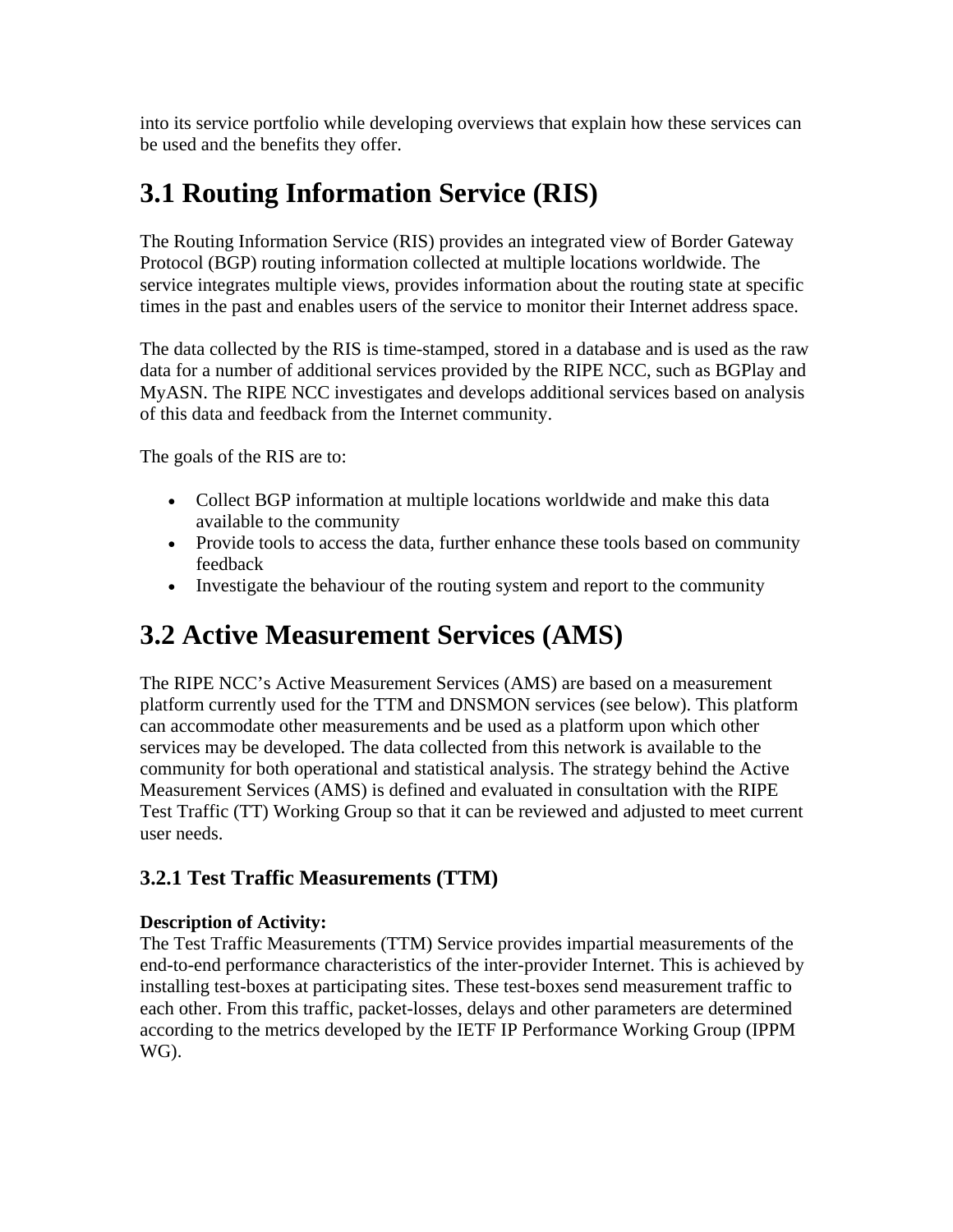## **Goal of Activity:**

- To collect independent measurements of performance-related quantities of the Internet, particularly between the networks operated by users of the TTM service
- To provide useful trend analysis and to refine the system based on user feedback

## **3.2.2 DNS Monitoring (DNSMON)**

## **Description of Activity:**

The RIPE NCC DNS Monitoring Service (DNSMON) provides a comprehensive, objective and up-to-date overview of the quality of the service offered by certain DNS root and Top-Level Domain (TLD) name servers. DNSMON measures DNS performance between sites that take part in the TTM service and those where DNS servers are installed. The high number of probes and the method of presenting the results are unique. The information is updated every hour.

The measurements are presented at various levels of granularity, allowing users to switch between general representations and more detailed views specific to particular domains, servers, and probes for freely selectable time frames.

The RIPE NCC provides DNS Monitoring as a free service to the Internet community. For interested parties, TLD operators in particular, value added services such as monitoring of specific name servers and access to the DNSMON helpdesk are provided on a cost recovery basis.

#### **Goal of Activity:**

- To provide high-quality monitoring of important DNS servers and participating Top-Level Domain (TLD) name servers
- To allow users to view historical data, enabling a quick analysis of both past and present DNS issues

## **3.2.3 Additional Active Measurements**

#### **Description of Activity:**

In consultation with the RIPE Test Traffic Working Group, the RIPE NCC investigates and discusses development plans for using the Active Measurements Network to make additional active measurements.

## **Goal of Activity:**

• To respond to requests from the Internet community to investigate the possibilities for making additional active measurements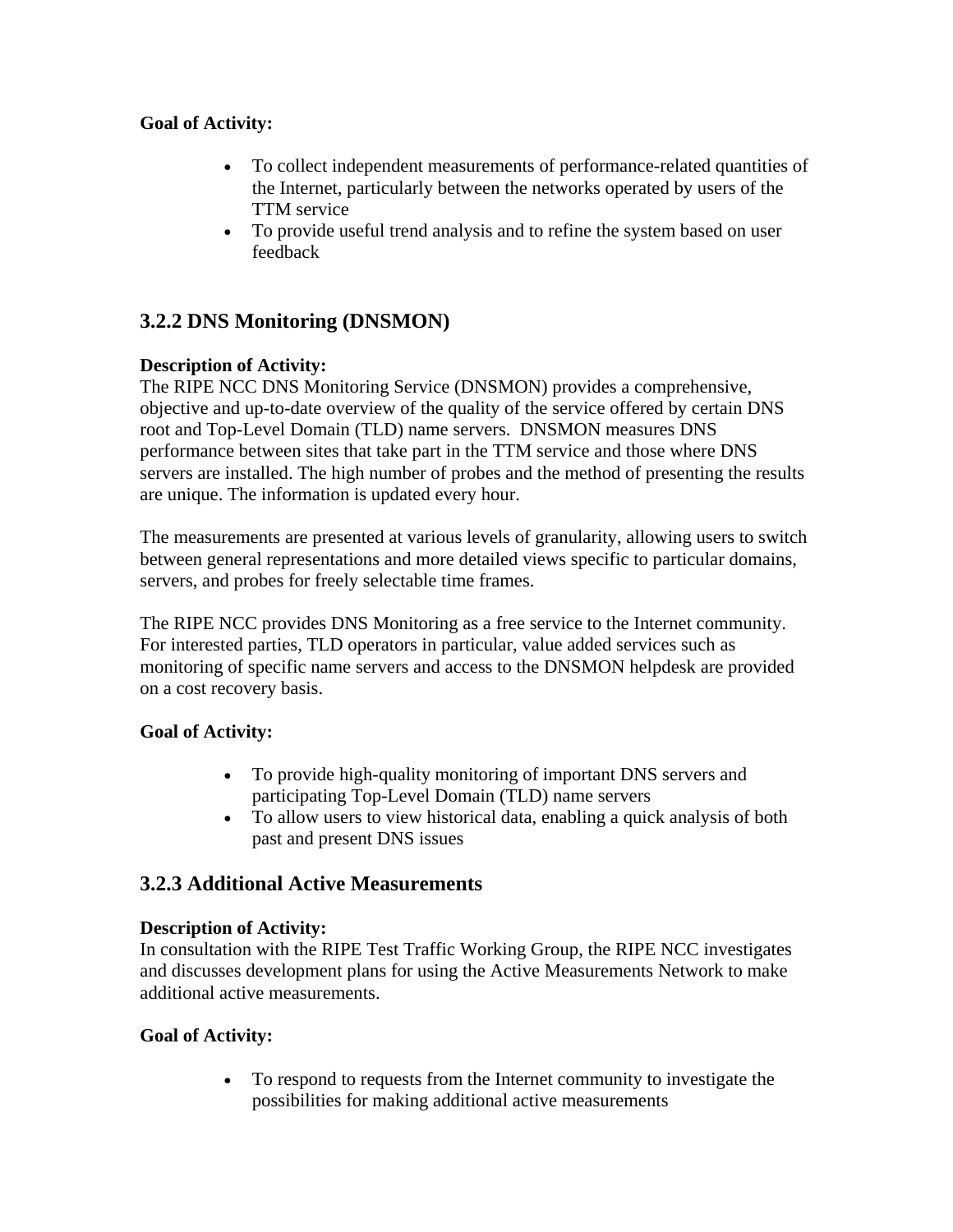• To monitor the latest research and technical developments related to the Active Measurements Network and the measurements that can be made using this network

# **3.3 Reporting and Statistics Collection**

The RIPE NCC provides authoritative data and reports on the development of the Internet and the consumption rate of Internet number resources. As part of this activity, the RIPE NCC also raises awareness of issues related to the consumption of Internet number resources. The purpose of this activity is to provide useful, up-to-date information relevant to a range of interested parties, including:

- Network operators
- RIPE Working Groups
- Industry bodies
- Governments and regulators
- The media

A range of statistics are gathered and incorporated in order to improve cross-checks and cross-referencing as well as to unify the presentation of statistics and to improve their accessibility.

The RIPE NCC also develops metrics that can be used to objectively measure the quality of Internet number resource registration data and the results of efforts to improve data accuracy.

## **3.3.1 Hostcount**

#### **Description of Activity:**

The RIPE NCC region Hostcount has been performed monthly since 1992 to indicate the growth in the RIPE NCC service region.

The Hostcount provides statistics on the number of hosts connected to the Internet in Europe and surrounding areas. The statistics are gathered in collaboration with a range of organisations doing local counts per country Top-Level Domain.

- To provide the Internet community with an up-to-date view of the number of hosts connected to the Internet in the RIPE NCC service region
- To increase the accuracy and usability of the Hostcount, and to develop the Hostcount in consultation with the Internet community